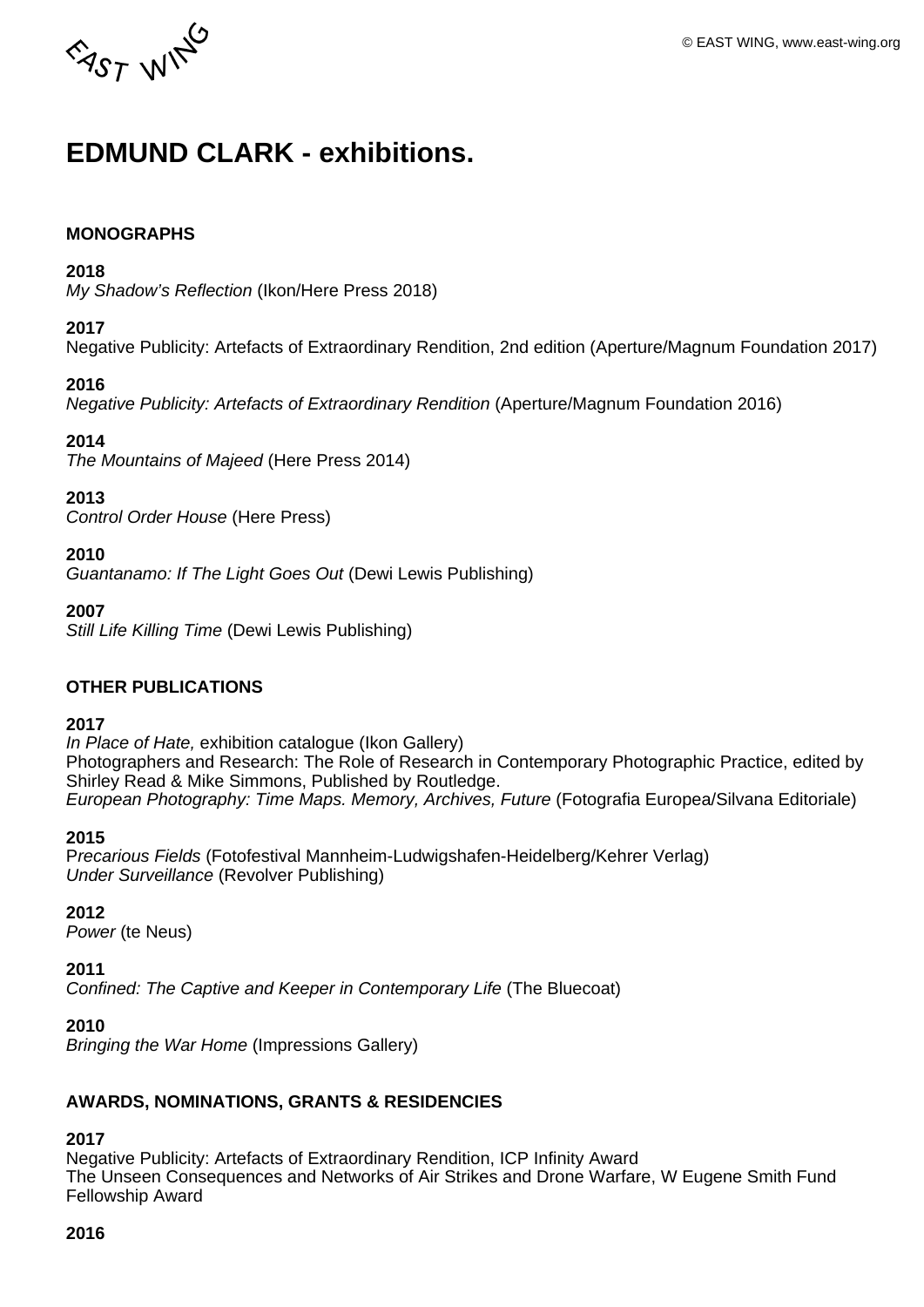Rencontres d'Arles Photo-Text Book Award

# **2015**

The Roddick Foundation Grant

# **2014**

Magnum Foundation Grant Award

# **2013**

Selected for Kassel International Fotobook Festival Best Books of the Year - Control Order House Shortlisted for W. Eugene Smith Foundation Grant for Humanistic Photography John Kobal Foundation Grant

# **2012**

Nominated for Henri Cartier-Bresson International Award Shortlisted for Prix Pictet Winner ZEIT Magazin Fotopreis

# **2011**

Best Book of the Year Award, Premio Ponchielli, G.R.I.N Italian Photography Editors Association The Royal Photographic Society Hood Medal for Outstanding Photography for Public Service Selected for Kassel International Fotobook Festival Best Photobooks of the Year Best Book of the Year Award at the New York Photo Awards Best Photography Book of the Year Award at the International Photography Awards/The Lucies Best Documentary Book at the International Photography Awards/The Lucies

# **2010**

Best Personal Work, Photo District News Annual Nominated for Deutsche Börse Photography Prize Editorial Photographer of the Year at the International Photography Awards/The Lucies Shortlisted for Photographer of the Year at the International Photography Awards/The Lucies Roddick Foundation Publication Grant

## **2009**

Winner, The British Journal of Photography International Photography Prize

## **2008**

Terry O'Neill Award for Contemporary British Photography, 3rd Prize

#### **2003**

Gold Pencil at the One Show Awards for Best Public Service/Political Newspaper or Magazine Campaign

# **COLLECTIONS & RESIDENCIES**

The National Portrait Gallery, London, UK The Imperial War Museum, London, UK The National Media Museum, Bradford, UK Joan Mithell Foundation Artist-in-Residence, New Orleans, USA Ikon Gallery Artist-in-Residence, HMP Grendon, Buckinghamshire, UK Fotomuseum, Winterthur, Switzerland The George Eastman House, Rochester, USA The Museum of Fine Arts, Houston, USA The Grinnell College Art Collection, Iowa, USA National Trust of Great Britain Artist-in-Residence, Osterley House, London, UK

# **SELECTED SOLO EXHIBITIONS**

The Day the Music Died, International Center of Photography, NYC, USA (Jan - May 2018)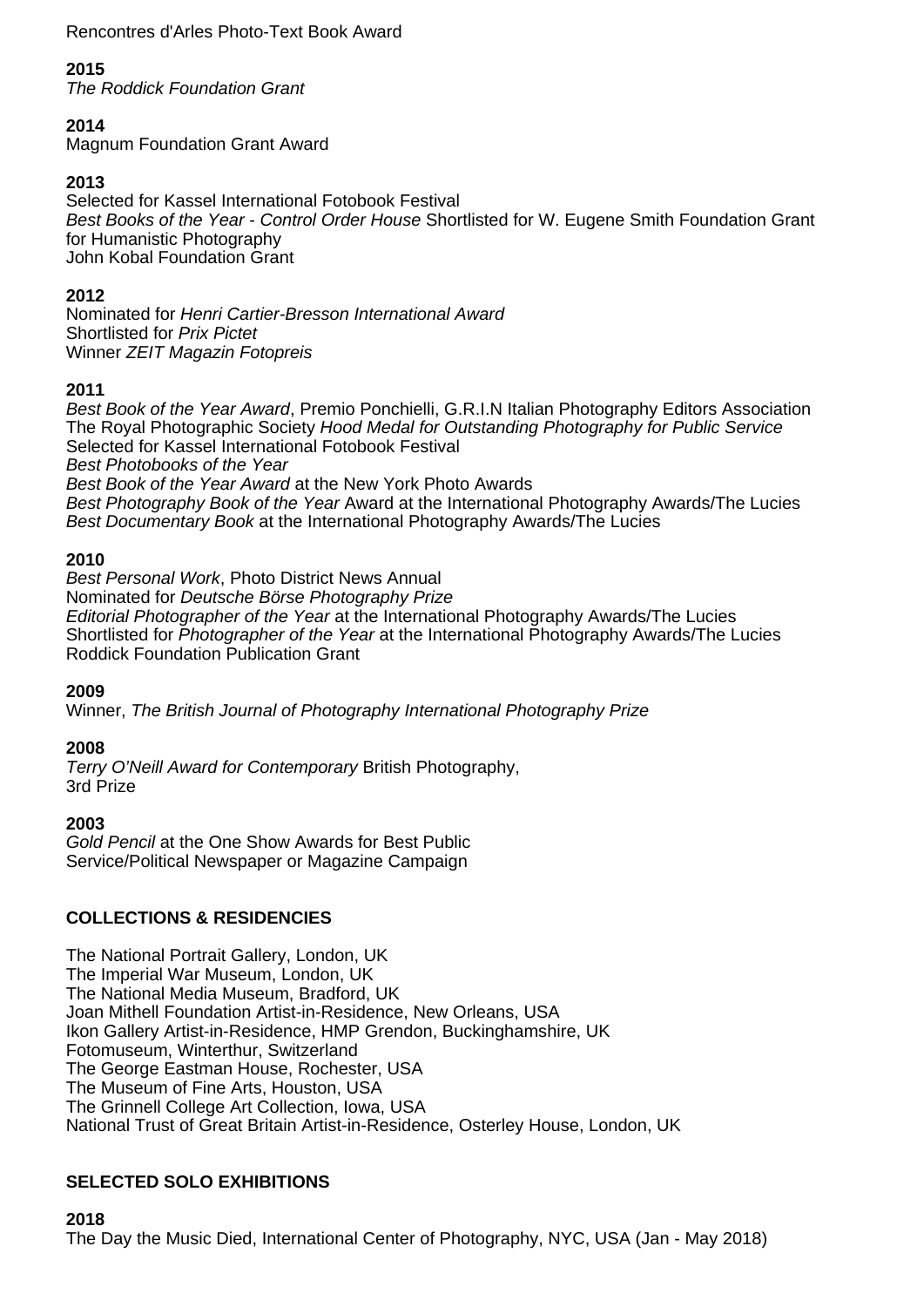The Mountains of Majeed, Flowers Gallery, New York, USA

# **2017**

In Place of Hate, Ikon Gallery, Birmingham, UK Situation #81: Edmund Clark, Letters to Omar, Fotomuseum, Winterthur, Switzerland Negative Publicity: Artefacts of Extraordinary Rendition, Palazzo da Mosto, Fotografia Europea, Reggio Emilia, Italy

## **2016**

Terror Incognitus, Zephyr, Reiss-Engelhorn Museum, Mannheim, Germany War of Terror, Imperial War Museum, London, UK

# **2015**

The Mountains of Majeed, Flowers Gallery, London, UK

## **2013**

Guantanamo: If The Light Goes Out, Gage Gallery, Chicago,USA

## **2012**

Guantanamo: If The Light Goes Out, Letters To Omar & Section 4 Part 20: One Day on a Saturday, Flowers Gallery, New York, USA Control Order House, Brighton Photo Biennial, Brighton, UK Section 4 Part 20: One Day on a Saturday, Berwick International Film Festival, Berwick, UK

## **2010**

Guantanamo: If The Light Goes Out, Australian Centre for Photography, Sydney, Australia Guantanamo: If The Light Goes Out, Flowers Gallery, London, UK Guantanamo: If The Light Goes Out & Letters To Omar, Photofusion, London, UK

#### **2009**

Guantanamo: If The Light Goes Out, British Journal of Photography International Photography Award, Association of Photographers Gallery, London, UK

#### **2008**

Still Life Killing Time, Aspex Gallery, Portsmouth, UK Still Life Killing Time, Light House Gallery, Wolverhampton, UK

#### **2007**

Faces and Memories of Centenarians, Bloomingdale's, San Francisco, USA

## **2006**

Faces and Memories of Centenarians, Bloomingdale's, SoHo, New York, USA

## **2005**

Baby Fathers, Wasps Studio Gallery, Glasgow, UK Faces and Memories of Centenarians, Spitz Gallery, London, UK

#### **2004**

On Trust: People and Place, National Trust Jersey Gallery, Osterley House, London, UK

## **2002**

Baby Fathers, Platform for Art, Piccadilly Circus Station, London, UK

## **2000**

Tree Street, Architecture Foundation, London, UK

# **SELECTED GROUP EXHIBITIONS**

#### **2017**

[Sites of Special Scientific Interest \(2008\), Der Aa-Kerk, Norderlicht Photo Festival, NUCLEUS |](http://www.noorderlicht.com/en/photofestival/nucleus-imagining-science/exhibitions/) [Imagining Science, Groningen, NL](http://www.noorderlicht.com/en/photofestival/nucleus-imagining-science/exhibitions/)

Control House Order, Getxophoto International Photography Festival The Mountains of Majeed, Group Exhibition, 'The Wall' (curated by Dr. Christiane Stahl, Director of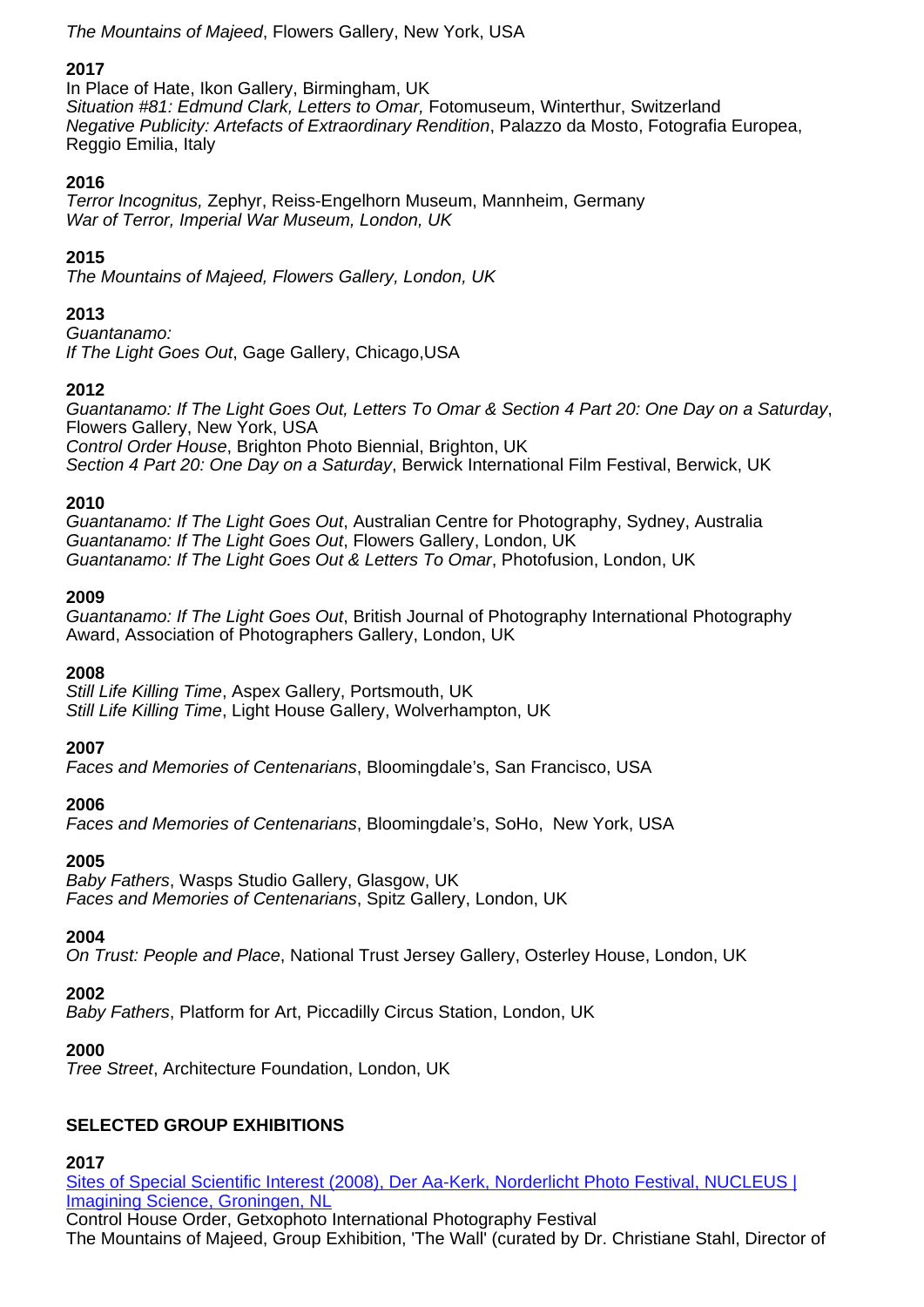Alfred Ehrhardt Stiftung) , Podbielski Contemporary, Berlin DE Negative Publicity: Artefacts of Extraordinary Rendition (selection), Fotografia Europea, Reggio Emilia, IT Revealing Pictures, Princeton University Art Museum, New Jersey, USA Letters to Omar (selection), 'Images in Conflict', Galerie Fur Fotografie, Hanover, DE 'Scratch on the Eyelid', BWA Contemporary Art Gallery, Katowice, PL (part of the XXV Ars Cameralis Festival)

## **2016**

Scratch on the Eyelid, BWA Contemporary Art Gallery, Festiwal Ars Cameralis, Katowice, Poland Caméra(Auto)Contrôle, Centre de la photographie, Geneva, Switzerland Where Are We Now? - East Wing presentation for Paris Photo 2016

# **2015**

[7P] [7] Places [7] Precarious Fields, Fotofestival Mannheim-Ludwigshafen-Heidelberg, Mannheim, **Germany** 

Under Surveillance, Ricus Aschermann Gallerie Fu?r Fotografie, Hanover, Germany Negative Publicity: Artefacts of Extraordinary Rendition, Format Festival, Derby, UK

## **2014**

Reflections of War, Flowers Gallery, London, UK Interiors, Flowers Gallery, New York, UK

# **2013**

Catalyst: Contemporary Art & War, Imperial War Museum North, UK Black Out: On the Verge of the Photographic, Parrotta Contemporary Art, Stuttgart, Germany Bringing The War Home, Winchester Gallery, Winchester, UK Power, Prix Pictet, Aperture Foundation, New York, USA Power, Prix Pictet, Westbau, Löwenbrau Art Complex, Zurich, Switzerland Power, Prix Pictet, Beirut Exhibition Center, Beirut, Lebanon Power, Prix Pictet, Gallery of Photography, Dublin, Ireland Power, Prix Pictet, Museum of Modern Art, Istanbul, Turkey Power, Prix Pictet, Huis Marseille, Amsterdam, Holland Power, Prix Pictet, House of Photography, Budapest, Hungary **2012**  Power, Prix Pictet, Galerie Vanessa Quang, Paris, France Power, Prix Pictet, Bernheimer Fine Art, Munich, Germany

Achtung: Respekt, Kontrolle, Veränderung, Stadtmuseum, Munich, Germany Power, Prix Pictet, Saatchi Gallery, London, UK

The World in London, The Photographers' Gallery/Victoria Park, London, UK

## **2011**

Prime Years, Gallery of Photography, Dublin, Ireland Confined, Bluecoat Gallery, Liverpool, UK Collateral Damage, CUC, Liverpool, UK Mutations III, Carré Rotondes, Luxembourg

## **2010**

Bringing The War Home, Impressions Gallery, Bradford, UK Mutations III, Berlinische Galerie, State Museum for Art, Photography and Architecture, Berlin, Germany Mutations III, Maison Européene de la Photographie, Paris, France Mutations III, MACRO Testaccio, Museo D'Arte Contemporanea Roma, Italy Mutations III, MUSA, Museum Startgalerie Artothek, Vienna, Austria Mutations III, Bast'Art, Bratislava, Slovakia

## **2009**

Prime Years, Houston Center for Photography, Houston, USA Seen But Not Heard, Hereford Photography Festival, Hereford, UK

## **2008 and earlier**

Still Life Killing Time, Studio Macrillante, Pingyao International Photography Festival, Pingyao, China

Still Life Killing Time, Terry O'Neill Awards for Contemporary British Photography, Fulham Palace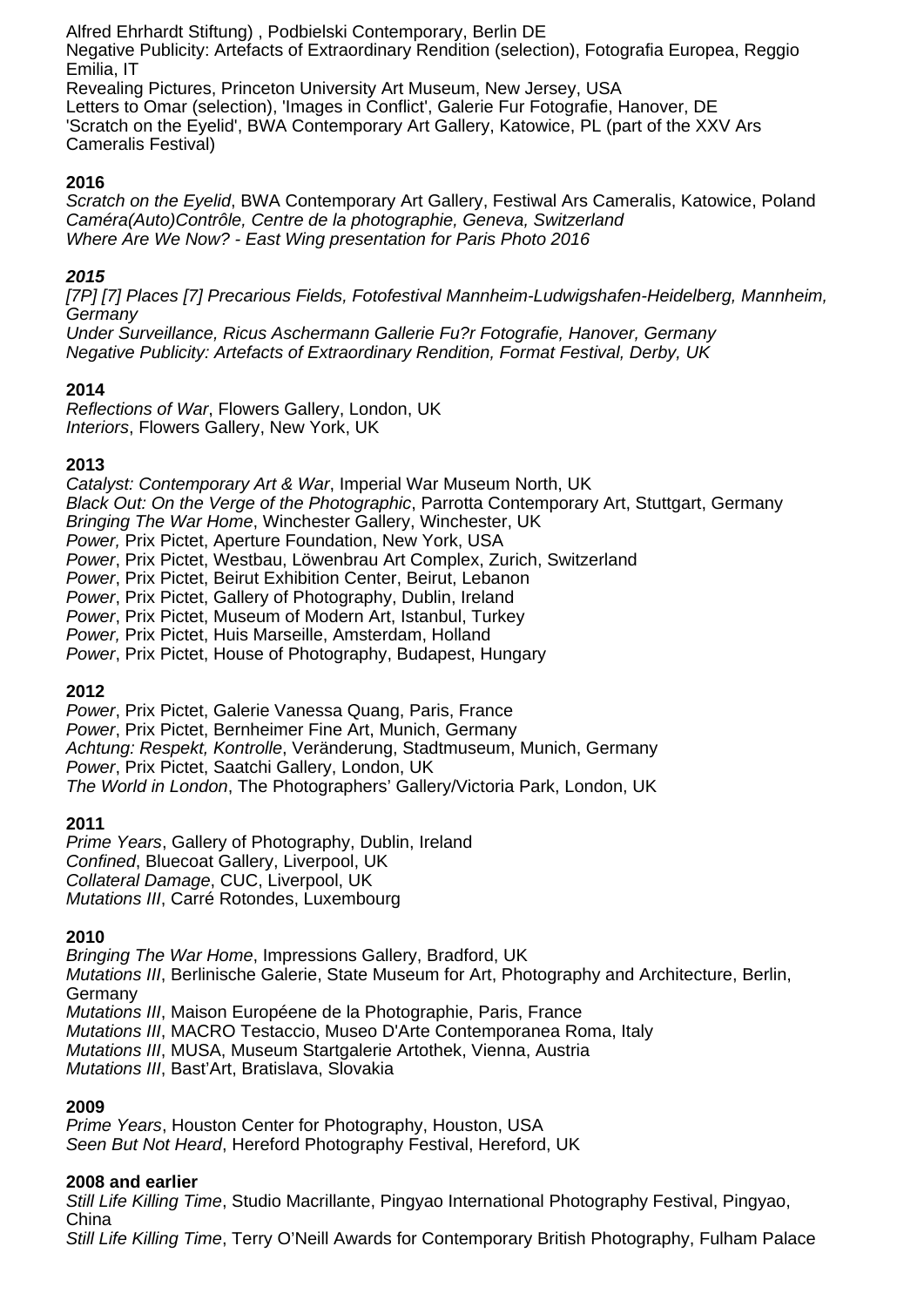Gallery, London, UK Landworks and Cityscapes, Group Show, Assoc. of Photographers, London, UK Touching the Earth Lightly, Royal Institute of British Architects, London, UK On Trust, The National Trust, Jersey Galleries, Osterley House, London, UK

## **Collections & Residencies**

Fotomuseum, Winterthur, Switzerland Fundació Per Amor a l'Art, Valencia, Spain George Eastman House, Rochester, USA Grinnell College, Iowa, USA Imperial War Museums, London, UK Ikon Gallery Artist-in-Residence, HMP Grendon, Buckinghamshire, UK Joan Mithell Foundation Artist-in-Residence, New Orleans, USA Museum of Fine Arts, Houston, USA National Media Museum, Bradford, UK National Portrait Gallery, London, UK National Trust of Great Britain Artist-in-Residence, Osterley House, London, UK

#### **Selected Talks, Conferences & Symposiums**

#### **2018**

In Place of Hate, Ikon, Birmingham, UK

#### **2017**

Art, Justice and Terror, Imperial War Museum, London, UK Imperial Cultures of the United States, University of Warwick, UK Still Life Killing Time: Edmund Clark on Working in Prison as an Artist, MAC Birmingham, UK Provocations in Art: Art Under State Control, Royal Academy, London, UK

#### **2016**

Negative Publicity: Artefacts of Extraordinary Rendition, Le Bal, Paris, France Negative Publicity: Artefacts of Extraordinary Rendition, KABK, The Hague, Netherlands Very Now: LCC Festival of Journalism and Art, London College of Communication, UAL, London, UK Caméra(Auto)Contrôle, Centre de la Photographie, Geneva Switzerland

The New War Photographers, The Frontline Club, London, UK Negative Publicity: Artefacts of Extraordinary Rendition, Aperture Foundation, New York, USA World Policy Institute, New York, USA Border Control, Ruskin School of Art, University of Oxford, UK Kultur. Macht. Politik., Fotografie Forum Frankfurt, Germany Art and Terrorism Symposium, Courtauld Institute, London, UK Terror Incognitus, Zephyr, Reiss-Engelhorn Museum, Mannheim, Germany

#### **2015**

Art, Prison and Rehabilitation, Ikon Gallery, Birmingham, UK Interpreting Documentary, University of Westminster, London, UK FT Weekend Presents: Photojournalism, Somerset House, London, UK The Mountains of Majeed, Photo London, Somerset House, London, UK

## **2014**

Art and Incarceration, Tulane University, New Orleans, USA New Orleans Centre for Creative Arts, New Orleans, USA Visual Criminology, University of Essex, Colchester, UK Anthropology and Photography, British Museum, London, UK Artists' Responses to Conflict, Royal College of Art, London, UK If It Could Speak: Forensic Aesthetics, Imperial War Museum North, Salford, UK Guantanamo, Power, Representation, Aperture Foundation, New York, USA

## **2013**

The Cultures of Memory, University of College London, UK Guantanamo Bay, Art, Representation, Forensics and The State of the Unexceptional Other, European Consortium for Political Research General Conference Sciences Po, Bordeaux, France